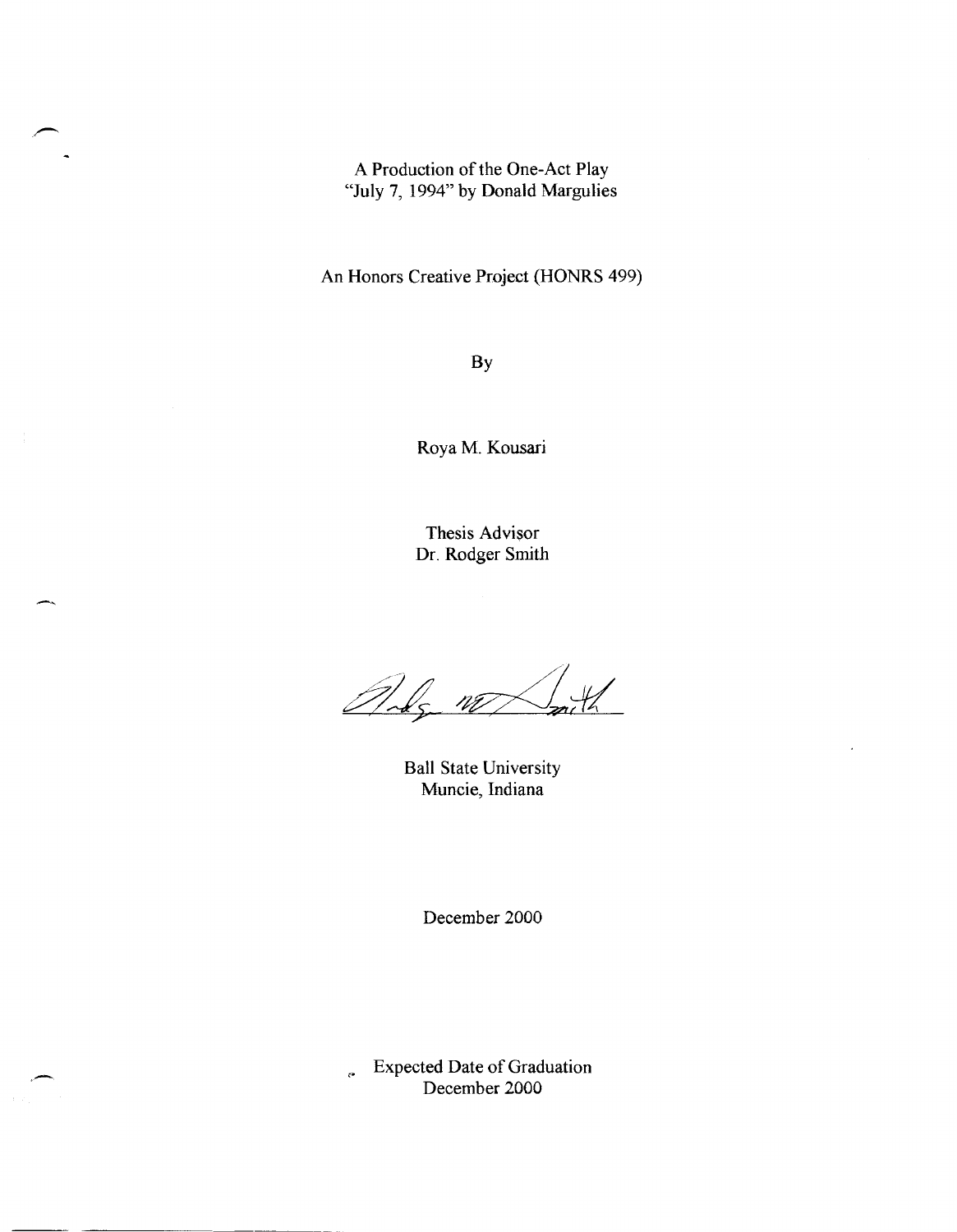Kousari 1



## **A Creative Project by Roya M. Kousari**

#### *Abstract*

 $\frac{5p^{3}\phi^2}{\tan \phi}$ 

 $, 24$ 

 $500<sup>o</sup>$  $1.568$ 

 $\mathbb{R}^3$ فسائح سبغتي

-

,-

"July 7, 1994" by Donald Margulies was presented under the direction of Roya M. Kousari at Ball State University in the Cave (AC 007) February 17-20,2000. "Final Placement" by Ara Watson was also presented under the direction of Erika Harrell. The following pages contain two textual analyses of the script as well as a reactionary essay about the directing process. Finally, there are selected documents from the actual production, including a program, poster, and production stills.

#### *Acknowledgements*

I would like to extend a sincere thank you to Dr. Rodger Smith, my thesis advisor, for his patience and guidance throughout this project. His critical evaluations and constructive criticism during the rehearsal process undoubtedly contributed to the success of the performances. He also exposed me to dimension of directing and techniques for analysis that have proven invaluable.

I would also like to thank Dr. Don LaCasse for his support of this project and Dr. Mark Hillenbrand for helping coordinate the rehearsal schedule, scripts, royalties, and other essential technicalities. Additionally, a special thanks to Erika Harrell for all her cooperation during this creative collaboration, to Cory Pippin for the production photos, Ehsan Kousari for the prints, and all of my family and friends for their support.

Last but not least, I could not go without thanking my phenomenal cast and crew and everyone else who assisted with this production. Their dedication and commitment to this project is what made it happen. Without them, there would just be words on a page. Thank you for bringing my concept for this show to life.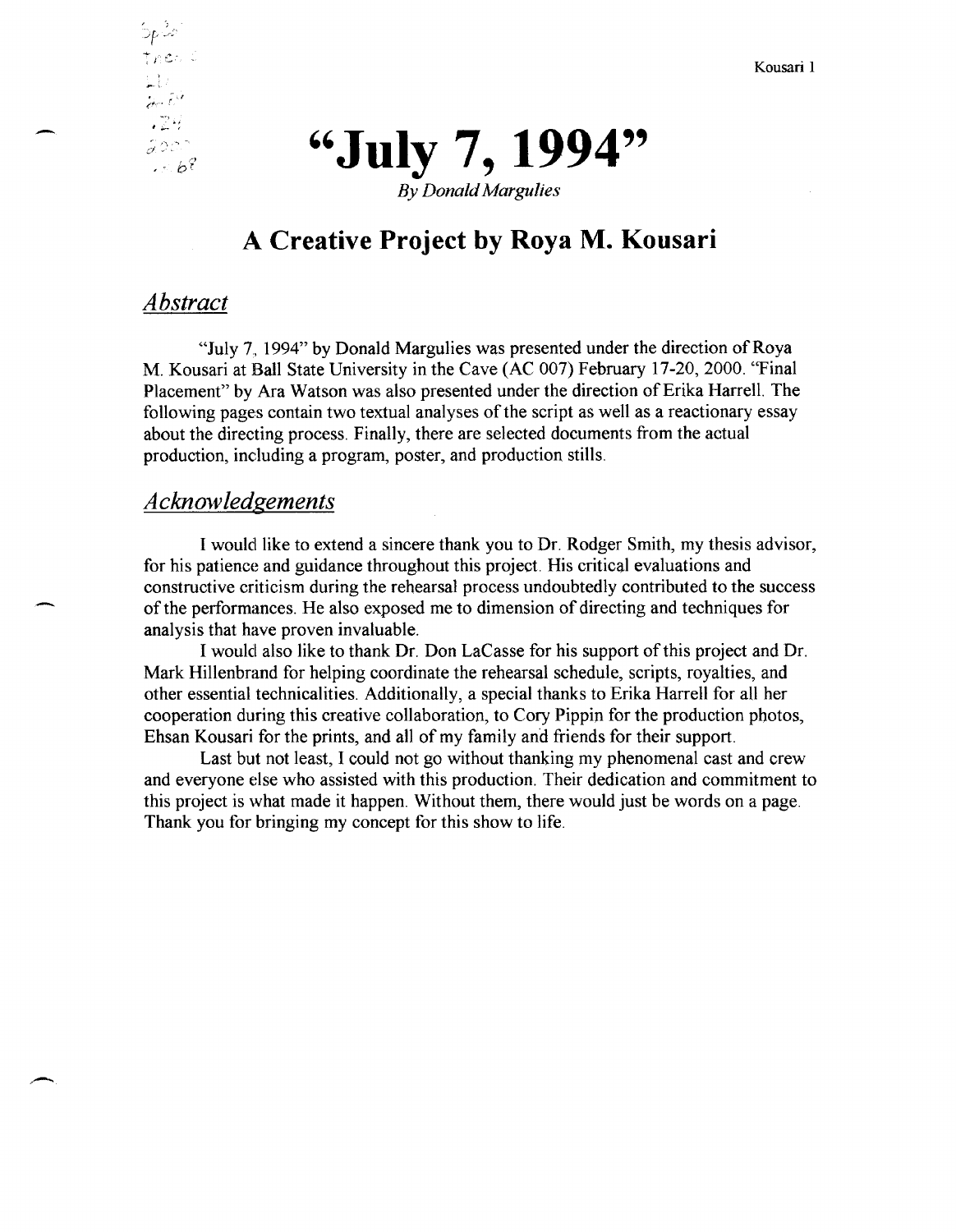## **Scene Breakdown**

Scenel: "Kate Starts to Feel the Pain" (Kate and Mark)

Scene 2: "Sorry for the Pain" (Kate and Senora)

Scene 3: "Ms. Pike Trying to Justify the Pain" (Kate and Ms. Pike)

Scene 4: "No Time for Respect" (Kate and Mr. Caridi)

Scene 5: "Don't forget you're a Mother" (Kate and Paula)

Scene 6: "A Mother's Pain" (Kate and Senora)

Scene 7: "Goodnight to a New Kate" (Kate and Mark)

## **Word Groupings**

#### *Family:*

--

-

kids, children, mother, mom, father, mommy, grandchildren, daddy, baby

*Violence:* 

blood, hit, smack, punch, drown, kill, sharp, pain, hurt, abuse, dead, mad, jealous, pushed, fight, rage, yelling, screaming, painful, burning, poison, die, death, meanspirited, cruel

*Power:*  control, powerless, out of control, controllable

*Fear:*  Afraid, worried, scare, terrible

*Memory:*  Forget, remember, dream, think, understand

*Destruction:*  Broken, broke, break

*Pleading:*  Sorry, please, help

*Reasoning Forces:*  heart, time, truth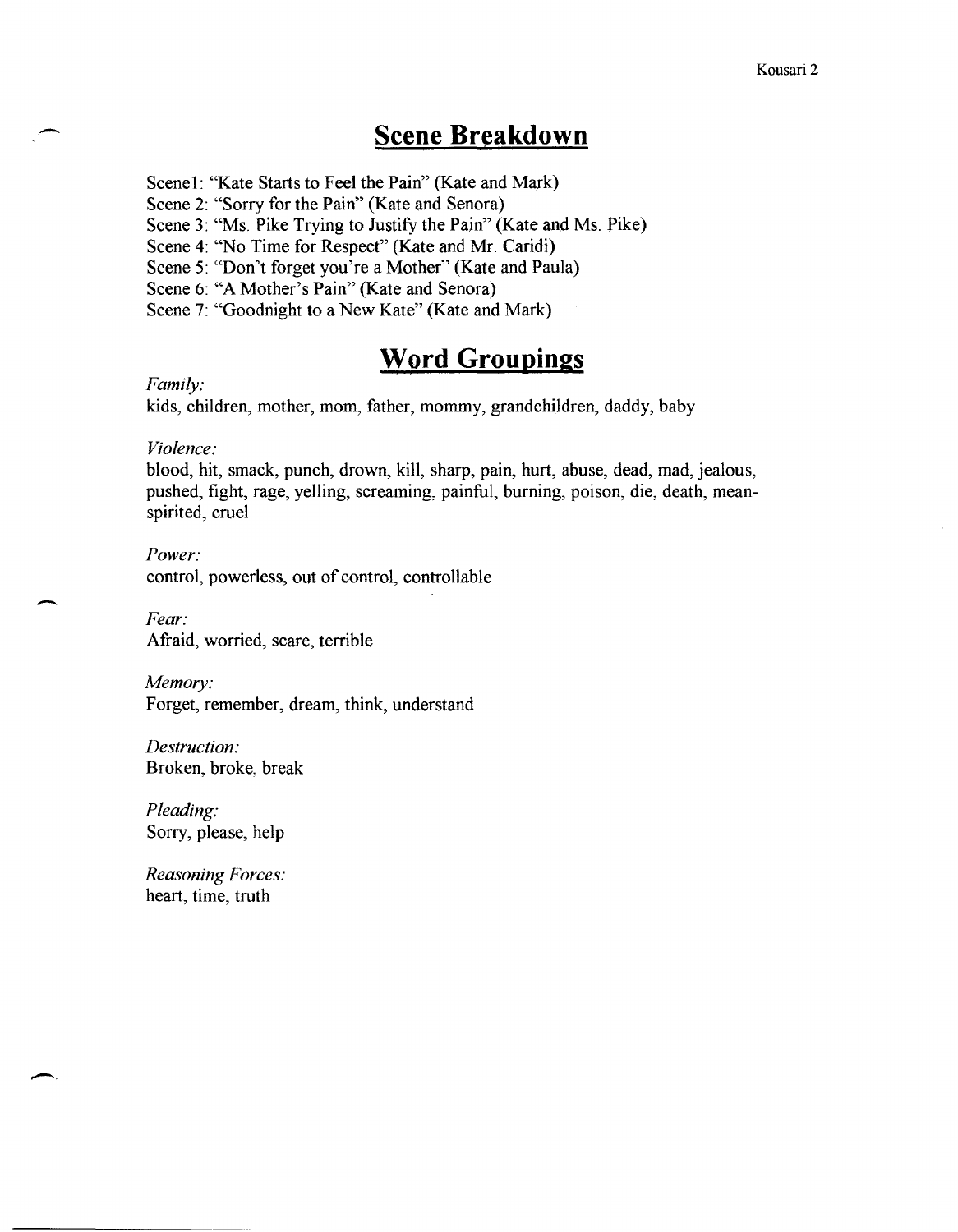# **"July 7, 1994"**

by *Donald Margulies* 

## **Play Analysis**

#### A. Important Terms and Statements

1. Given Circumstances

-

- a. Geographical Location: The play is set in a small northeastern city, close to New York City.
- b. Date: The action of the play takes place on July 7, 1994. Each scene is a progression through the day beginning at 6:42 a.m. and finally ending a short time after 10:06 p.m.
- c. Economic Environment: Kate and her husband Mark are middle to upper-middle class. Kate is a doctor, but works at a community health clinic that has minimal funding and is often short staffed. As Mark is working on his dissertation and the couple has a new baby with whom Mark stays home, money is clearly an issue for them. At the community health clinic where Kate works, the majority of her patience, who are the other characters in the play, are lower to lowermiddle class families. Kate's. entire relationship with any given patient is the result of the patient's inability to afford health care anywhere else.
- d. Political Environment: The current issue addressed in the play is the OJ Simpson trial. As such, the key political issues discussed throughout the play are justice, racism, and violence.
- e. Social Environment; The social environment is one of pure discouragement. Each patient Kate sees is like a second chance for her. Each scenario, however, ends with a negative tone. She is constantly tryjng to offer support and help her patients, but for one reason or another, she cannot reach them. Each time she gets knocked down, she picks herself back up. With each blow, however, it becomes even more difficult to go on to the next patient with hope and encouragement.
- f. Religious Environment: No references are made to religion.
- 2. Atmosphere: Tense. Kate is constantly put in challenging, uncomfortable situations.
- 3. Subject: Fear.

Through her relationships with her patients, Kate is forced to confront her own fears. Her patients illustrate the world she wants to protect her son from, a world separate from her own reality. Through interacting with them, however, she realizes that their reality is not unlike her own, and her patients share the same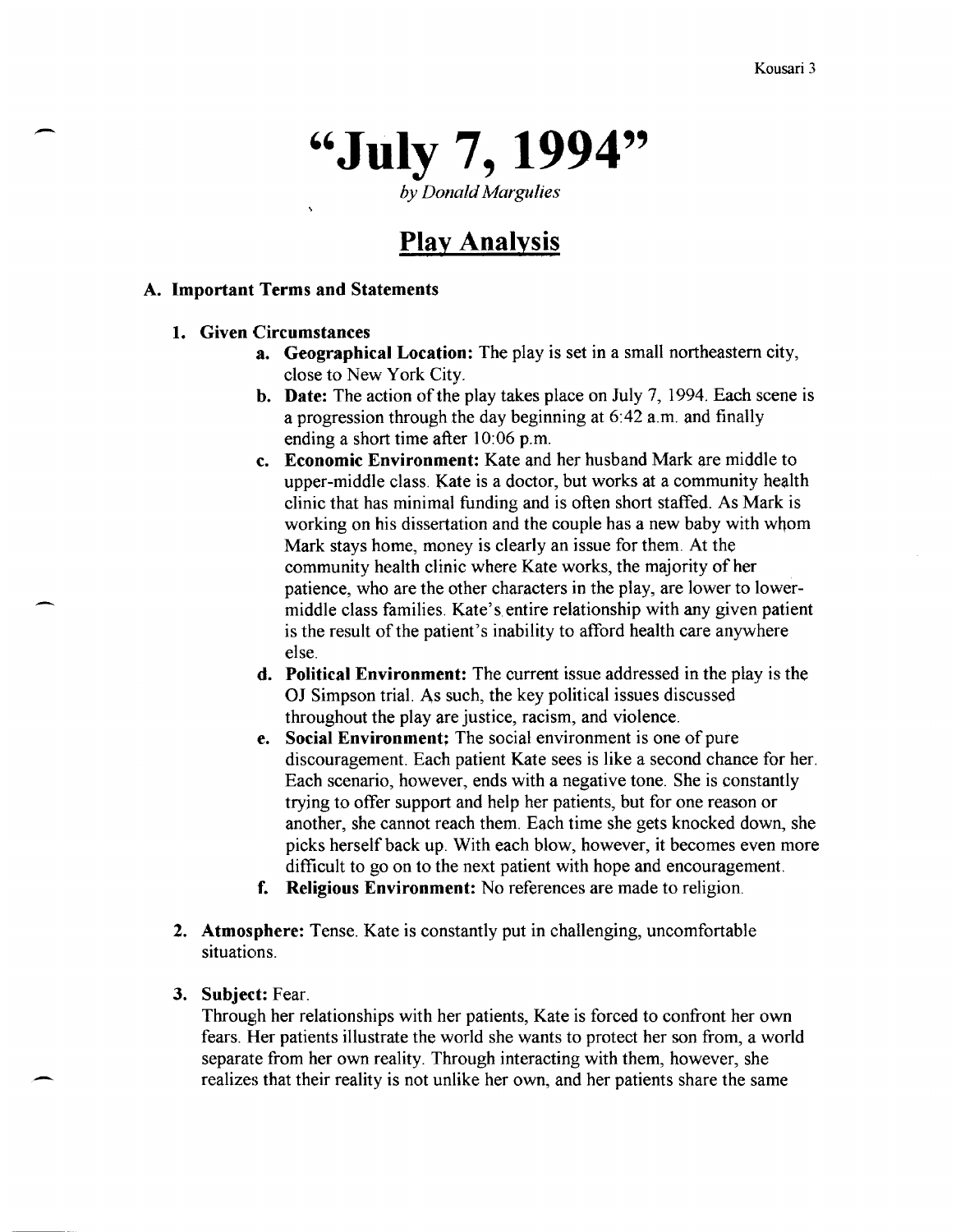Kousari 4<br>fears and concerns. They are all struggling to survive in the same world of violence, pain, and turmoil.

> 4. Theme: It is impossible to hide yourself away from the dangers of the world. As Mark tdls Kate in the first scene, "There's nothing you can do. It's *out* there. It's not gonna go away." Inevitably, we all reach the moment when we are forced to confront our fears.

#### B. Structural Terms

#### 1. Plot

Mark wakes Kate up from a terrible nightmare in which she envisions their son drowning in a pool of blood. Kate feels helpless, as she is unable to save him. Mark calms her nerves but reassuring her that it's not just her, he has bad dreams about their son too. Kate suggests getting rid of the television as the remedy. Mark, however, protests that getting rid of the television does not eliminate what is out there in the real world.

Kate goes on to work to have challenging visits with four patients: an Hispanic woman who speaks no English and is separated from her, a pregnant women in an abusive relationship, a middle-aged manic depressive, and a young mother with AIDS. In each situation, Kate is forced to deal with issues that seem foreign and disconnected from her own life. In her second meeting with the Hispanic mother, however, she discovers that Senora Soto has had the same dream about her children that she had about her son. This discovery shows Kate that she is not so unlike her patients.

In the last scene, Kate returns home to her husband after an incredibly long day at the clinic. She jealously inquires about the day Mark had with their son. The "typical day" at the clinic has gotten to her. Kate breaks down, crying in the comfort of her husband's embrace.

#### 2. Root Conflict: Kate vs. Her Patients

Kate would prefer to go about her life as she always has, believing that her patients' lives are in no way similar to her own. Realizing that she is not unlike them is. admitting that the things she fears the most, pain, violence, and disease, are closer to home than she ever realized. Facing her patients is facing her fears.

#### 3. Root Action Statement

- a. protagonist: Kate
- b. protagonist's objective: to protect her son
- c. protagonist's action: attempts to make the world a better place through healing
- d. antagonist: Patients
- e. antagonist objective: to show Kate that she is not unlike them
- f. antagonist action: the patients disclose personal information
- g. resolution: when Senora Soto reveals that she had the same dream that Kate had, Kate realizes her own fears and that she is more connected to her patients than she thought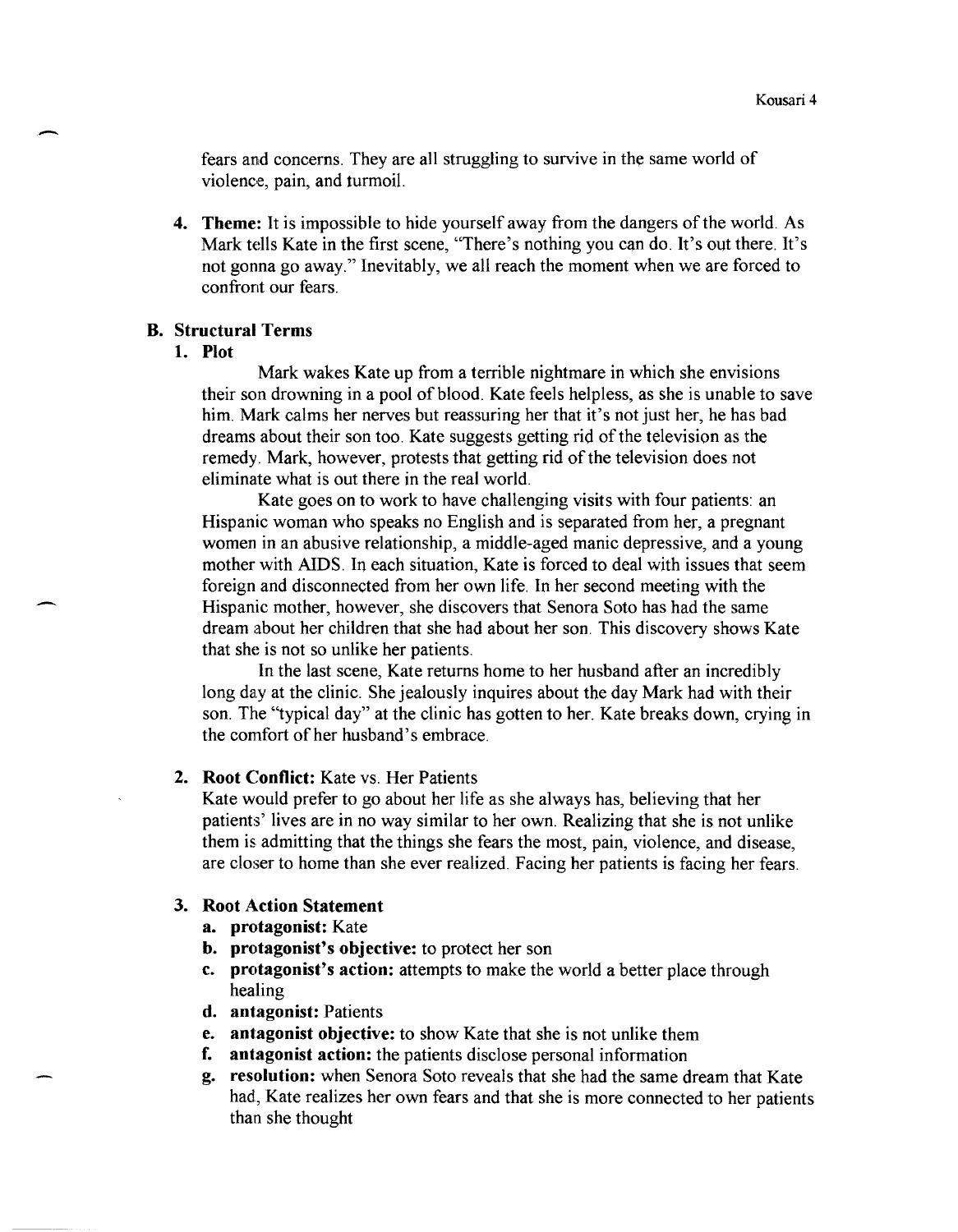#### **4. Significant Structural Moments**

- **a.** Inciting Incident: Scene 1 Kate reveals how panic-stricken and powerless her nightmare about Matthew made her feel.
- **b. Crisis:** Scene 5 Paula asserts, "you don't know shit. You don't know nothing." Kate is forced to question herself and her bond with her patients.
- **c. Catastrophe:** Scene 6 Senora Soto's urgent entrance and ensuing description of her pain and vision establish that a resolution must come soon.
- **d.** Climax: Scene 6 "The pain is fear." Upon hearing Senora Soto's pleas, Kate realizes that not only is Senora's pain fear, but her own pains are from the fear of losing her child as well.
- **e. Denouement:** Scene 7 Kate's breakdown to tears and Mark comforting her by telling her the story "Goodnight Moon."

#### C. **Character Analysis**

#### **1. Kate**

-

,-

-

- **a. Function:** norm
- **b. Motive:** to achieve self actualization

#### **2. Mark**

- **a. Function:** confidant, raisonneur, norm
- **b. Motive:** to support Kate and provide encouragement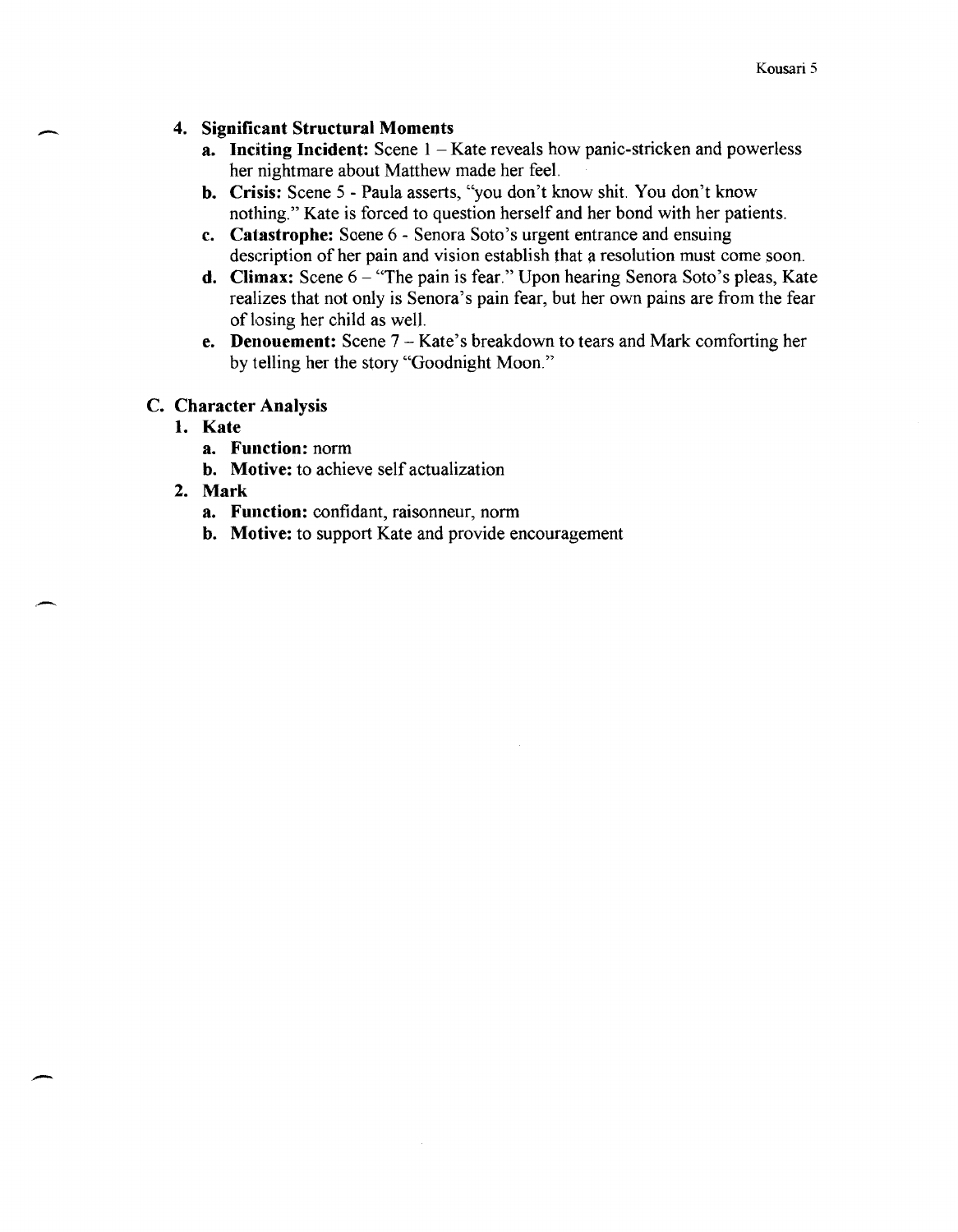- **"July 7, 1994"**  *by Donald Margulies* 

## **The Arc of the Play**

Through analyzing the text, specific word patterns begin to emerge in the play "July 7, 1994". The two images that are most prominent are those of violence and children. These are clearly the opposing forces. In an abstract fashion, he creates images that depict children lost to violence.

With the beginning scene, Margulies established the tone of the entire show. Kate, the protagonist, is awakened from a terrifying dream about losing her son as the house becomes a pool of blood. The images of flooding, blood, and drowning are recalled several times throughout the show. Specifically, the image of the flood of red blood is seen again in scene 6 when Senora Soto reveals that she has had the same dream. The violent connotation is clear.

> Most apparent, however, is Margulies examination of domestic violence. As July 7, 1994 was a critical moment in the OJ Simpson trial, it is a dominant theme throughout the play. Most notable is scene three. Ms. Pike is a black woman with strong views about the trial. She does not say Simpson is innocent, but insists that it is an issue of race and the cops had no right to obtain evidence in the way that they did. Coincidentally, Pike happens to be in an abusive relationship herself. While she worries about the well being of her children, Pike asserts that things are simply the way they have to be.

> Through discussion of the OJ Simpson trial and the specific situations that each patient is in, Margulies addresses not only domestic violence, but also the violence that is so dominant in all aspects of our society. A perfect illustration of this is scene five. As the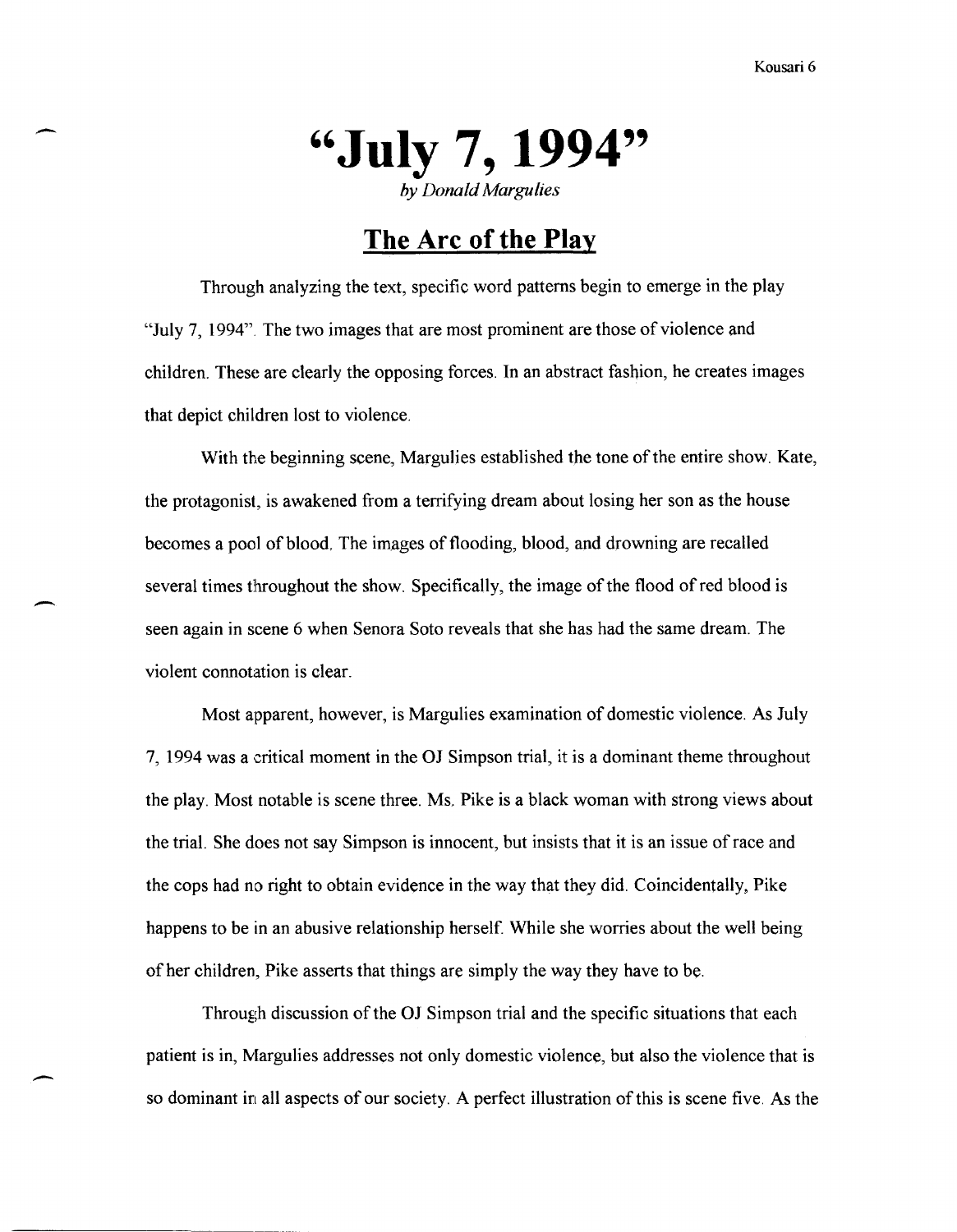Kousari 7

scene begins, Paula, a mother with AIDS, is telling Kate about taking her daughter to see the movie Lion King. Paula is dumbfounded by how emotional she reacts to the death of Simba's father Paula recalls that she held her daughter close as she cried. Violence is often viewed in conjunction with death. Watching the violent death of a cartoon father drew Paula's attention to her own death and upon disclosing her emotions, Kate forces Paula to question what will happen to her children when she dies.

Not only are these themes well illustrated, but Kate's progression and development throughout the play is well defined. Kate clearly goes through an emotional journey that changes her forever. In scene one, she's just a mother who wants to protect her child. Through her interaction with her patients, she discovers not only who they are, but also who she is. It is only through the dissection of patients who are virtually strangers that Kate is able to discover her own fears and pain, the emotions that she was previously blind too.

When each scene Kate shares with a patient comes to an end, it seems to bring temporary closure to the play. With each of these visits, she has a small piece of her shell shredded away, revealing her honest emotions and leaving her a little more vulnerable. It is not until the second scene with Senora Soto, however, that she is completely exposed. It is at this point that Kate truly sees her self and her fears staring back through the eyes of her patient. Upon her arrival home, it is in this unveiled state that Kate finally loses her composure and breaks down in the arms of her husband.

Kate explains in the last scene that it was just the typical day, but for some reason it got to her. To the audience, it is clear that today was not just "another day". Kate connected with her patients in a way she had never done before. For the first time, she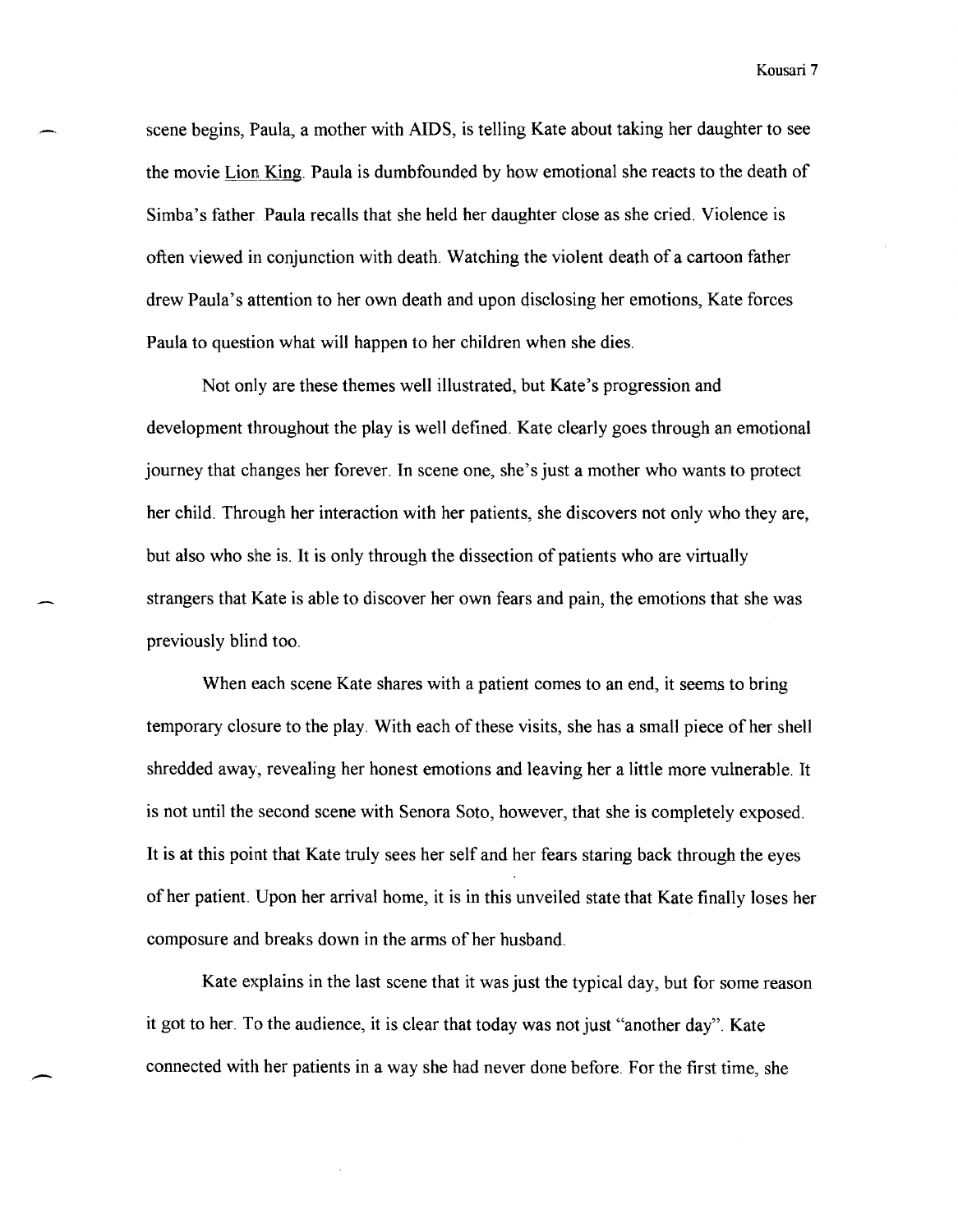was able to see that her life is not unlike that of the patients she sees on a daily basis. The pains she feels and fears she holds are universal.

This is dearly the message Margulies wants to communicate to his audience. Our most fundamental fears and hopes are universal. No one is immune to them, regardless of who you are. Violence is a fear that binds us all, just as the hope for a better future for our children binds us together.

Through the characters in this play, Margulies illustrates the myriad of troubles that plaque our society. Through the commonalties of the situations, however, he demonstrates that as different as every situation is, common ground can still be found. It is impossible to stay immune to the societal issues that surround us on a daily basis. Through the search for common ground, however, we can discover the bonds that can save us from drowning alone.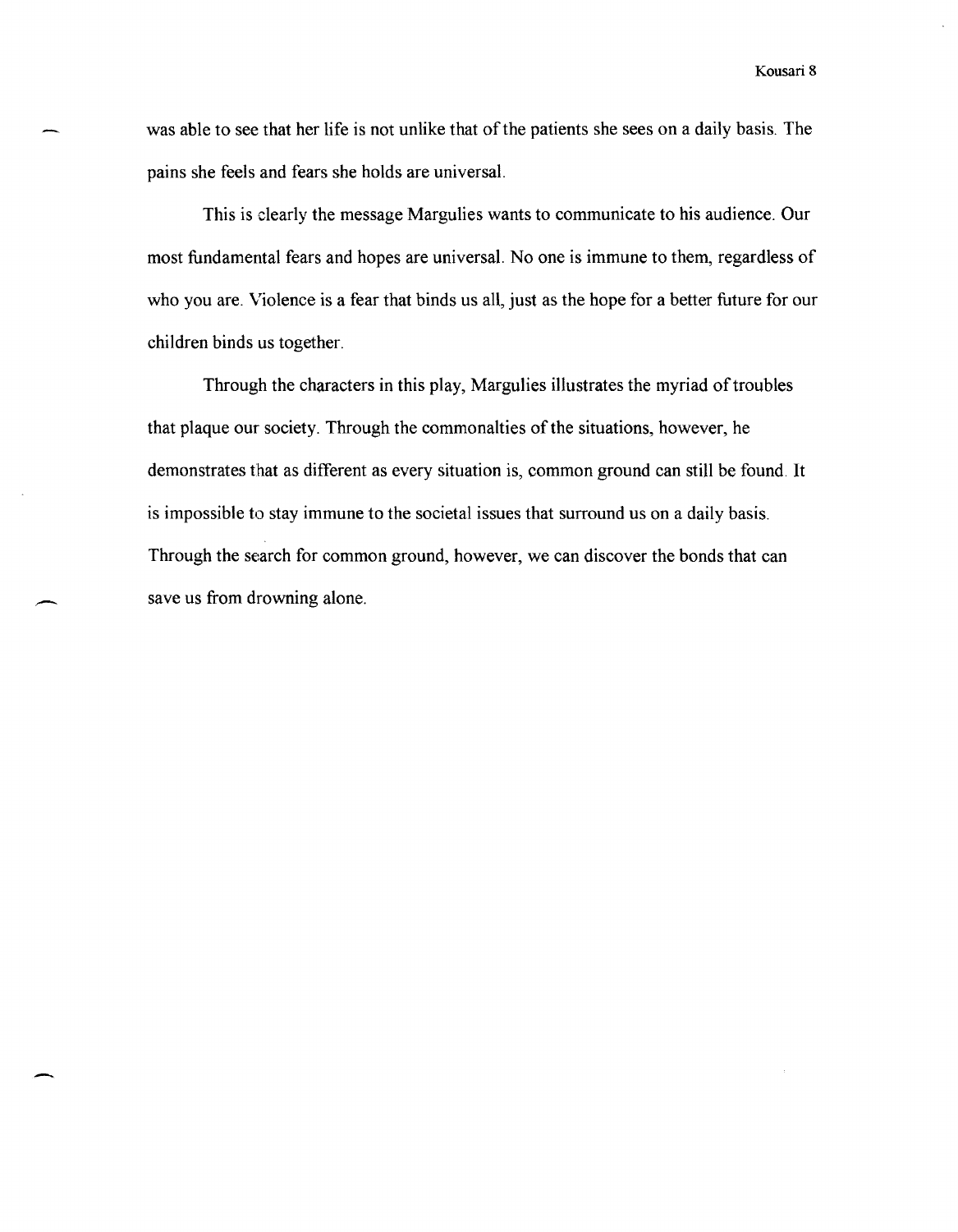

#### **Reactionary Essay**

At the completion of the rehearsal period and performances, my initial reaction was relief that it was finally over. Now, I look back at the experience somewhat regretfully. I have no doubt that we, as a company, produced a fine show. There is still, however, the discomfort of knowing now that there are things that could have been done differently to create an even better final product.

The most valuable knowledge I take with me from this project is the realization that a detailed, explicit analysis of the text is a crucial factor in determining the quality of the final product. It is impossible to create a truly solid production without making very specific choices. These choices are the result of thorough analysis and research. These choices, and consequently all research and analysis, need to be completed before ever walking into the theatre.

The directing process is one that starts long before the auditions are held. This is especially true in a small venue with minimal technical support. Being responsible for not only the standard directing elements, but also technical elements such as props, costumes and so on, became somewhat overwhelming. If I had planned things more carefully prior to auditions and rehearsals, however, these jobs would have been far more manageable and less of a burden.

Additionally, I found myself falling into very cliche beginning director traps. For instance, initially, I was reading the text too literally. With a dramatic play, it is important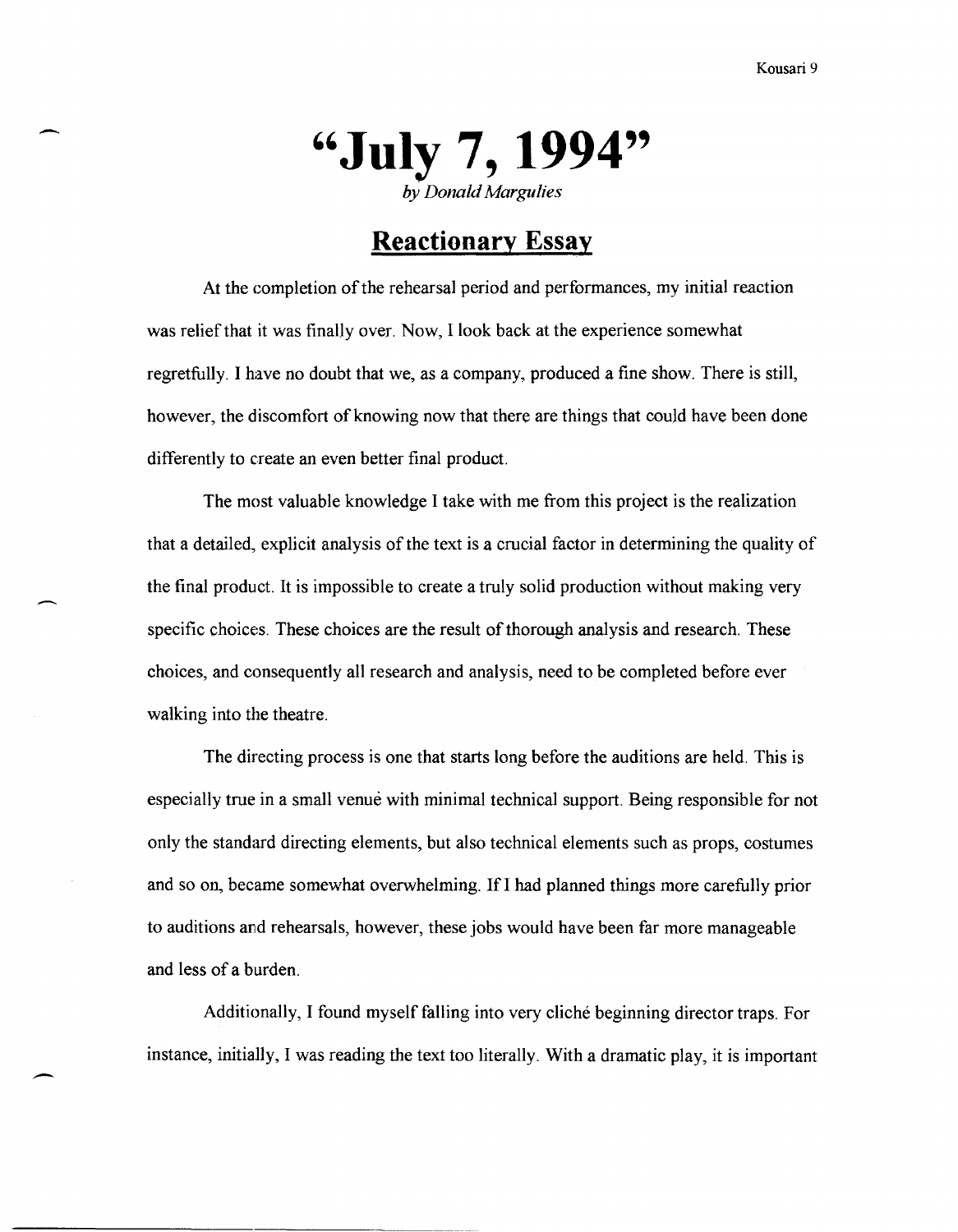Kousari 10

to find humor. This is a significant element in keeping the audience interested and engaged. This is especially true during the opening scenes of a show.

Finally, this project has taught me more about working with others. Everyone has different styles of communication and understanding. I now have a better understanding of how I communicate and realize that it takes a lot of patience to work with people who are not necessarily on the same level as you.

Similarly, you can only push so hard. Actors have their limits too. As a director, you do what you can to get your actors to your certain desired level. YOU have to be tuned in and aware of these limitations, however. If they are not capable of reaching the level you are striving for, you simply have to count your loses and commend them for the work that they are able to accomplish.

Directing this show has certainly proven beneficial for me. The experience has taught me valuable lessons that will certainly play large roles in my next directing project. I am certainly more aware of the types of choices I'm most likely to make as well as the mistakes I most need to guard myself against. This project has unquestionably brought me a step closer to truly developing my own directing style.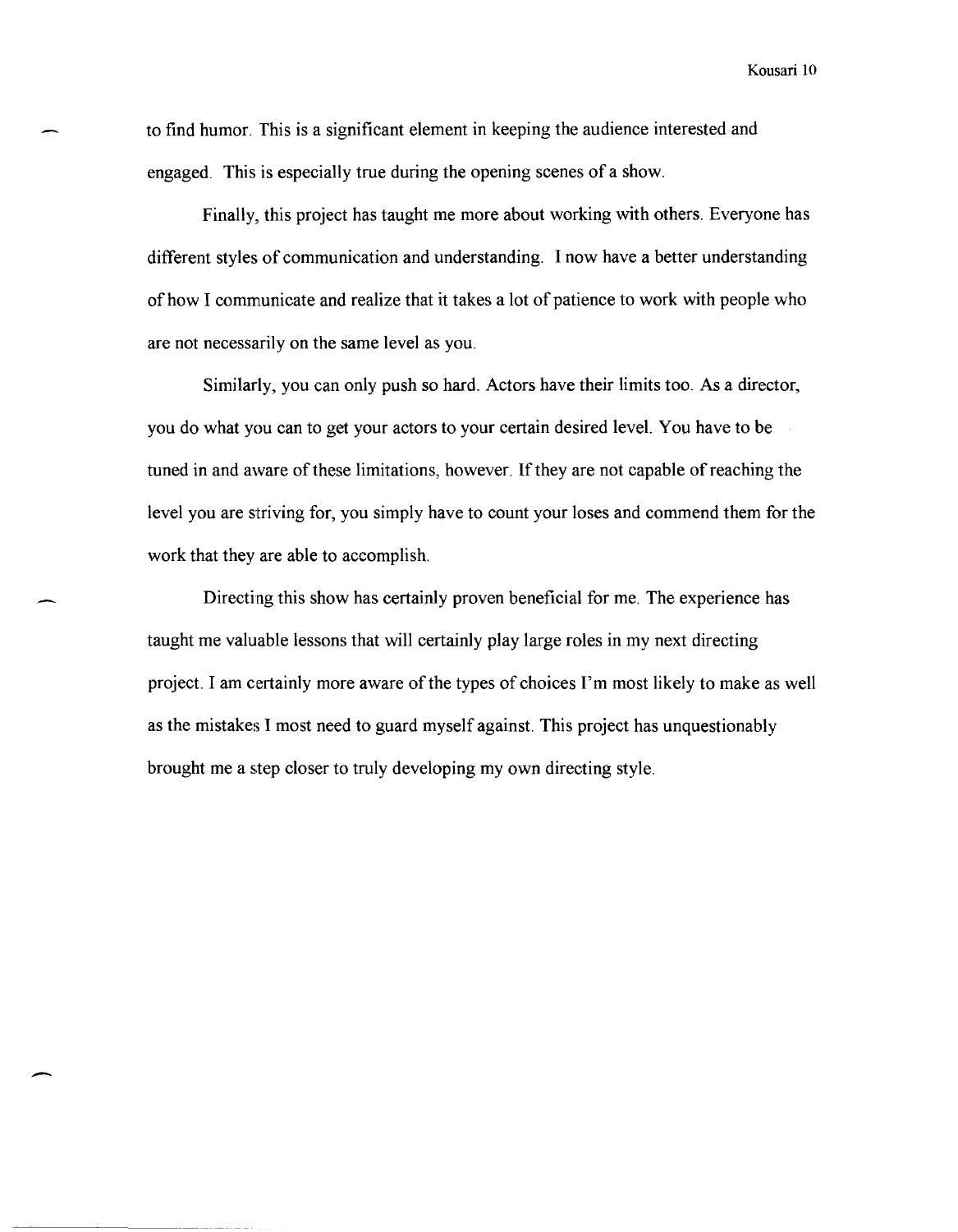#### "July 7, 1994" Synopsis of Spanish Scenes

#### Scene Two

Senora Soto, highly distressed, comes to see Kate to inform her of a pain in her heart. Language barriers prevent Kate form understanding this pain. Senora rants about the poor condition of her neighborhood and discloses that her mother dies of a broken heart after losing a child. She then adds that she misses her children, who live in Puerto Rico with her grandmother. She thinks that her children have better opportunities in Puerto Rico and financially supports them through cleaning offices in the U.S. since she cannot afford to live with them in Puerto Rico. Kate suggests that depression may be the source of the pain and offers to prescribe anti-depressants, which infuriates Senora. Senora refuses to go to the hospital for a stress test, insisting that she is not crazy. She then explains she does not need a psychiatrist to understand that her life is hard. She leaves feeling unfulfilled and angry.

#### Scene SIx

Senora rushes into Kate's office, terribly upset, informing Kate that he pain has returned. She explains that while resting she had a terrible vision. Her heart started pounding in her chest, blood flowed from every orifice and the room filfed with blood. The furniture floated out of the window ands she could hear her children crying, but she could not find them. The waves of blood were so strong that she drowned in her own blood. She is terrified that she is going to die, thinking that this vision Is a foreshadowing of what will happen to her. She begs Kate not to take her children *away* from her. She then explains that she can't sleep because she has conversations in her head with her children. Her pain Is overwhelming as she asks Kate what she can do. Kate, taken by the parallel to her own dream, explains that the pain is fear. Senora pleads for help.

"Final Placement" by Ara Watson  $\bigcup$ 

and

## "July 7, 1994" by Donald Marguiles

February 17-20, 2000

Produced by special arrangement with Dramatist's Play Service, Inc.

Ball State University College of Fine Arts Department of Theatre and Dance

) and the contract of  $\mathcal{O}(n)$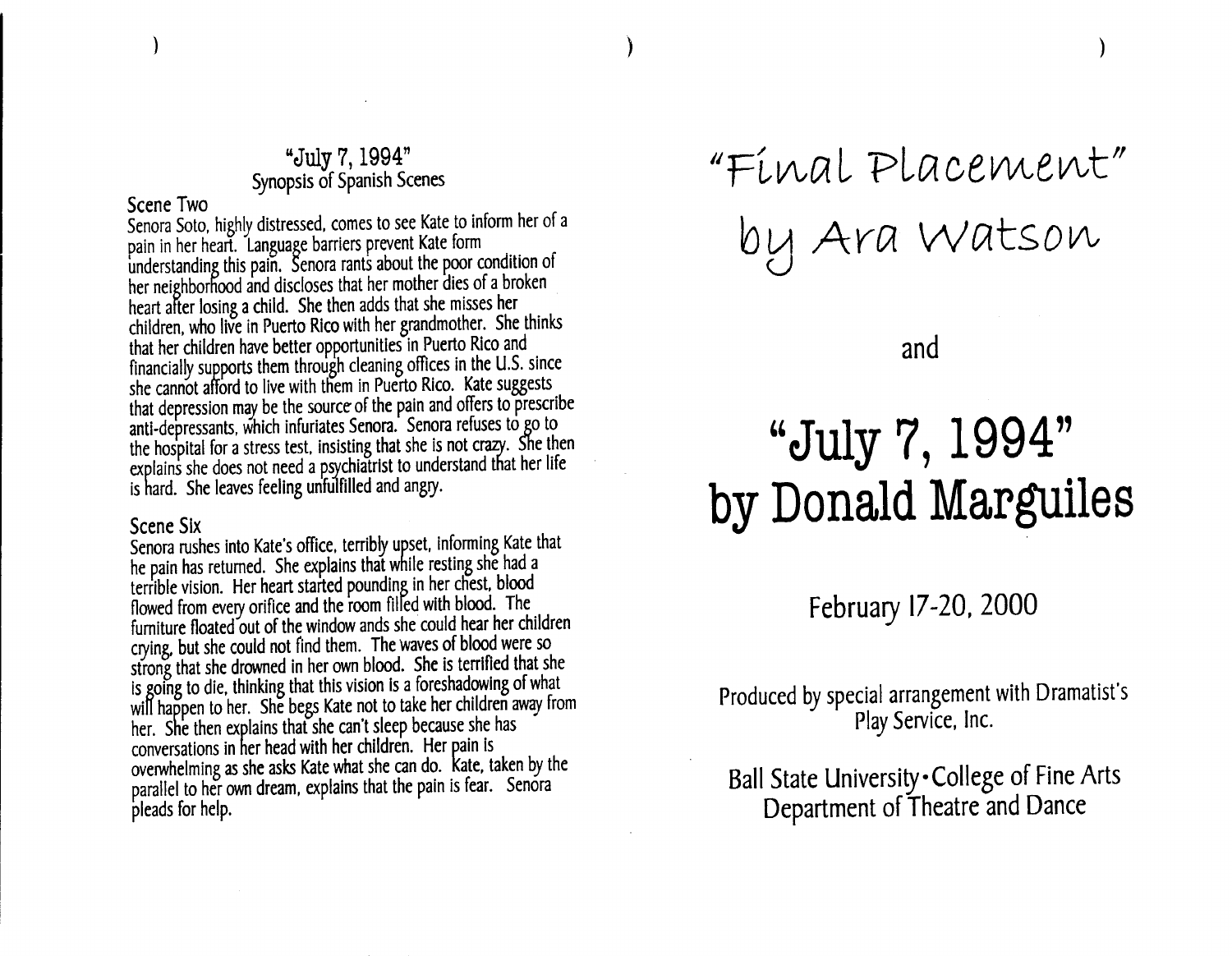"Final Placement" by Ara Watson

)

#### PRODUCTION STAFF

| Stage ManagerHolly Carr               |  |
|---------------------------------------|--|
| Assistant Stage Manager Megan Goodier |  |

### CAST

|  | Mary HansonHeidi L. Nees   |
|--|----------------------------|
|  | Luellen JamesTaylor Burris |

#### SETTING

Mary Hanson's social work office on a warm, late September afternoon.

The directors, cast and crew of both shows would like to thank the following individuals for their help and contributions to the success of these productions: Dr. LaCasse, Mark Hillenbrand, Roger Smith, Judy Yordon, Doug Noble, Kathy Biesinger, Kristen Gillon, Pam Harrell, Nathan Erdel, Wade Alberty, Cory Pippin and the members of Reflex.

## **"July 7, 1994" by Donald Margulies**

 $\overline{\phantom{a} \phantom{a}}$ 

PRODUCTION STAFF Director..................................Roya M. Kousari Stage Manager.............................Holly Carr Assistant Stage Manager ............. Megan Goodier

#### CAST

| Senora SotoCarrie Lydon |                        |
|-------------------------|------------------------|
|                         |                        |
|                         | Mr. CaridiNathan Erdel |
|                         |                        |

## **SETTING**

| Scene I | $6:42$ a.m.                 | Kate & Mark's bedroom     |
|---------|-----------------------------|---------------------------|
| Scene 2 | $9:25$ a.m.                 | the examination room      |
| Scene 3 | 12:08 p.m.                  | the examination room      |
| Scene 4 | $3:53$ p.m.                 | the examination room      |
| Scene 5 | $6:10$ p.m.                 | the examination room      |
| Scene 6 |                             | the examination room      |
| Scene 7 | $9:12$ p.m.<br>$10:05$ p.m. | Kate & Mark's living room |

This production serves as Roya M. Kousari's Honor's Thesis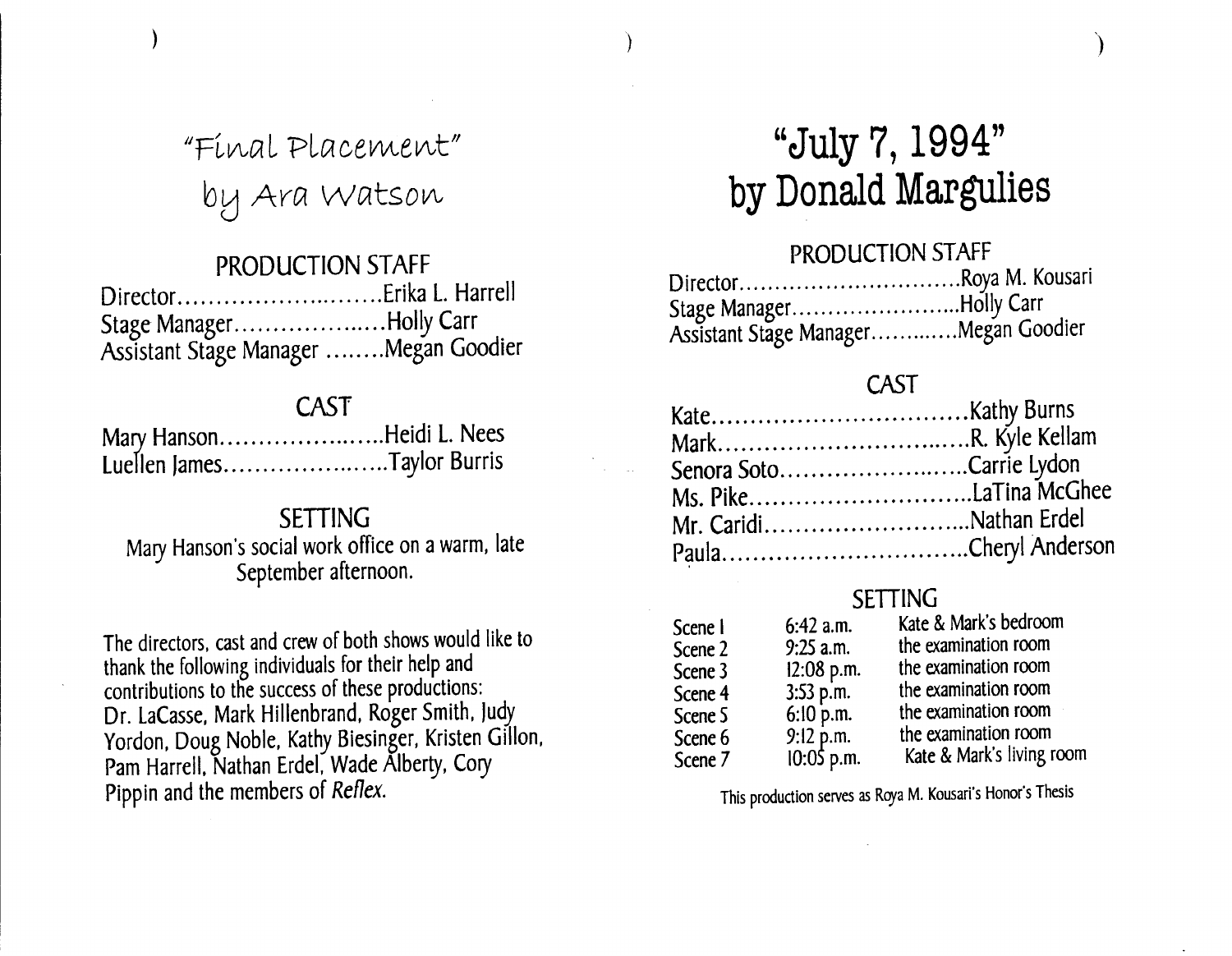

Scene 1: Kate, played by Kathy Burns, attempts to pursued Mark, played by Kyle Kellam, to get rid of the television set because she thinks it's the key to ending their nightmares.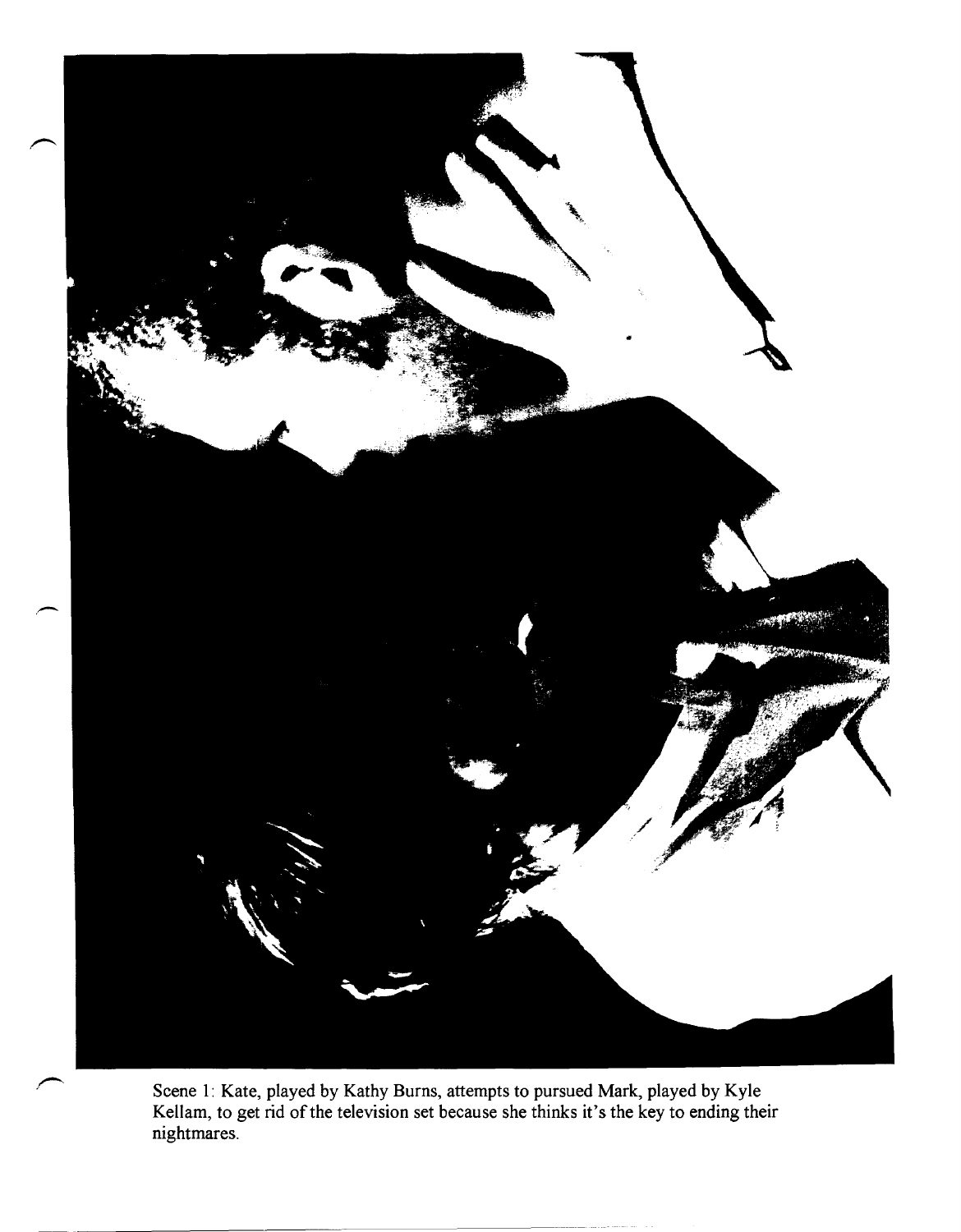

Scene 2: Kate, played by Kathy Burns, tries to explain "outside" to Senora Soto, played by Carrie Lydon, by pointing out the window. Lydon's dialogue was almost entirely in Spanish.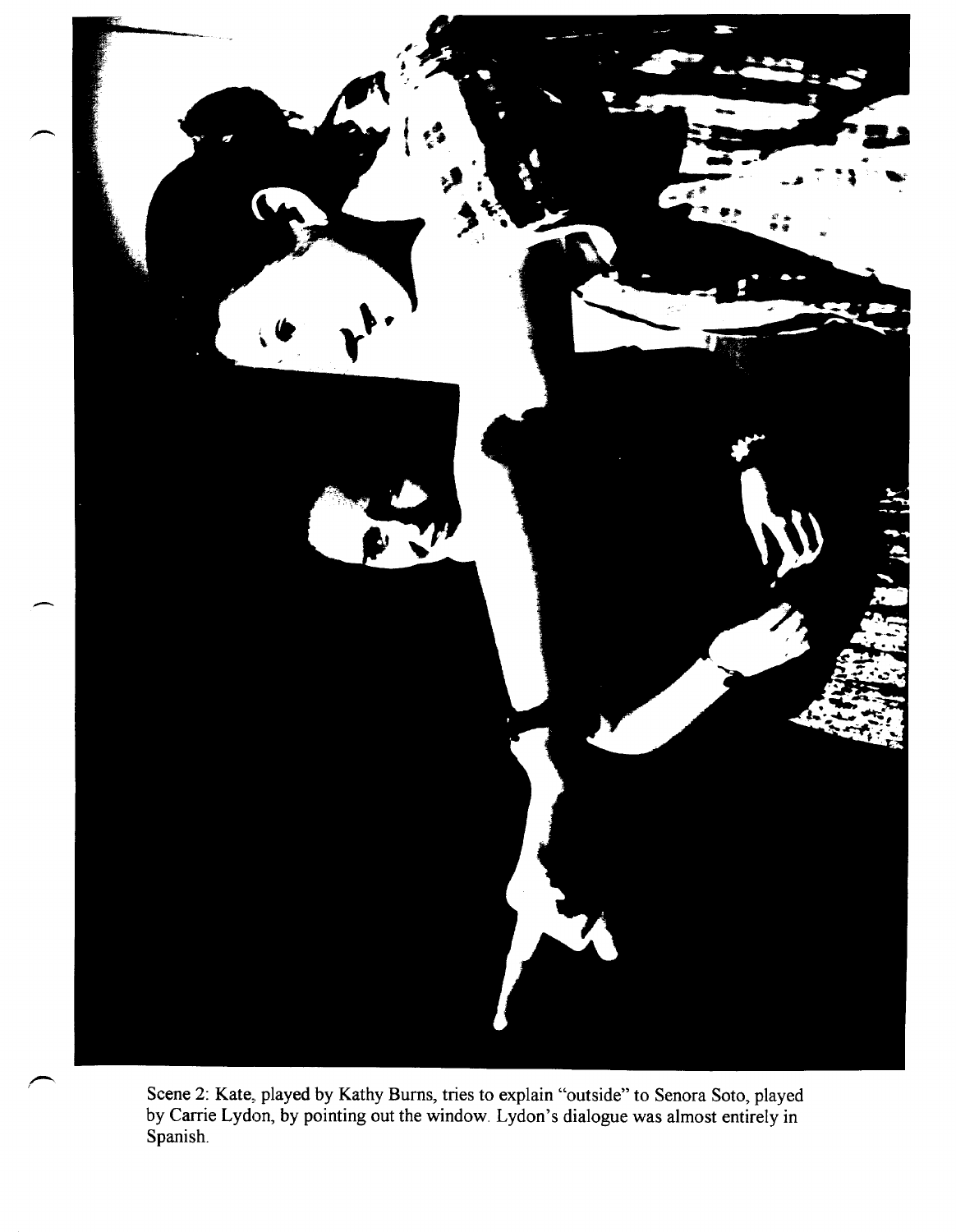

Scene 3: LaTina McGhee, in the role of Ms. Pike tells Kate, played by Kathy Burns, the inside real story behind the OJ Simpson trial as she heard it waiting in line at the Stop 'n Shop.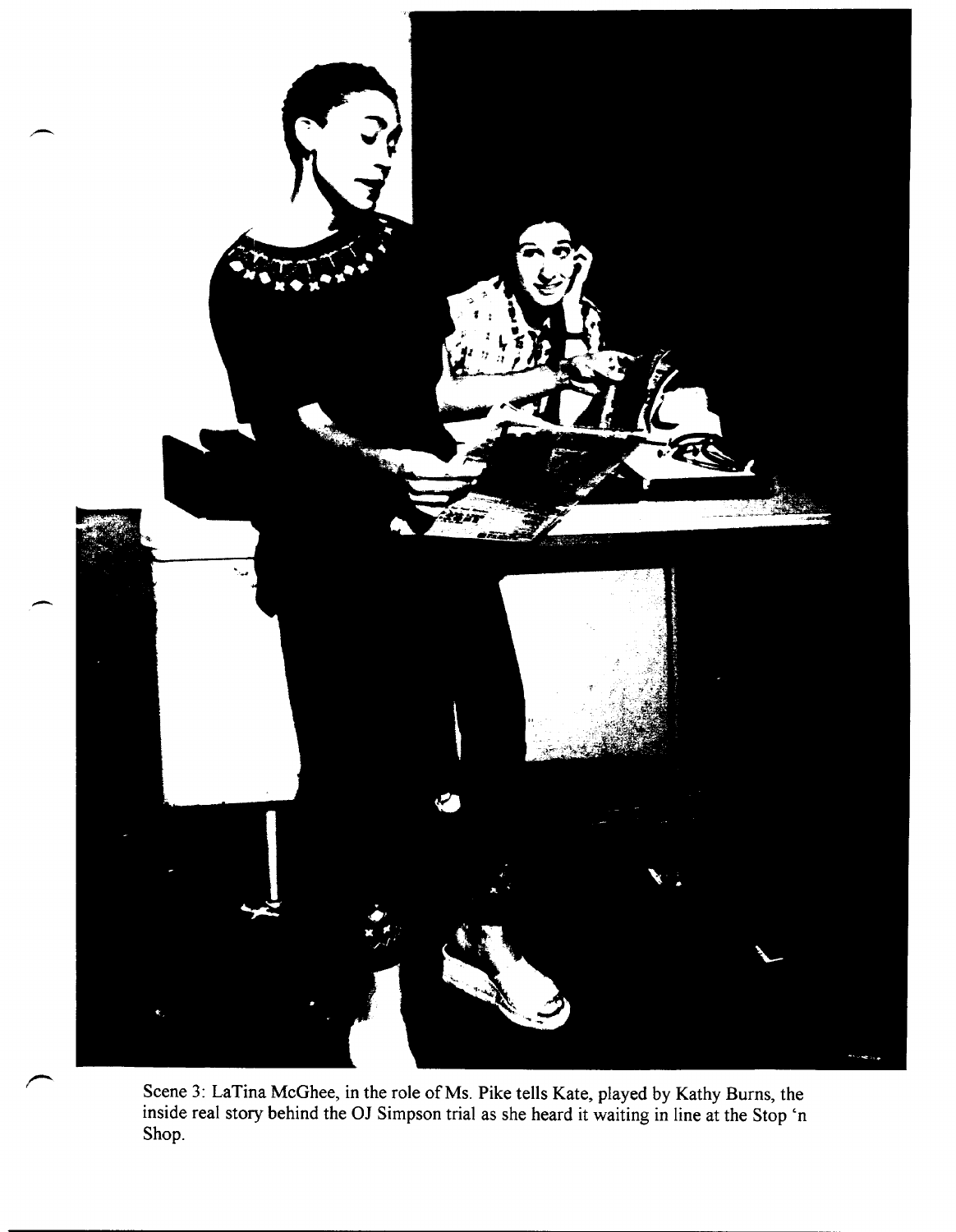

Scene 4: In a fit of rage, Nathan Erdel, as Mr. Caridi, accuses Kate, played by Kathy Bums, of having no compassion when she refuses to examine him after his inappropriate gesture of dropping his pants.